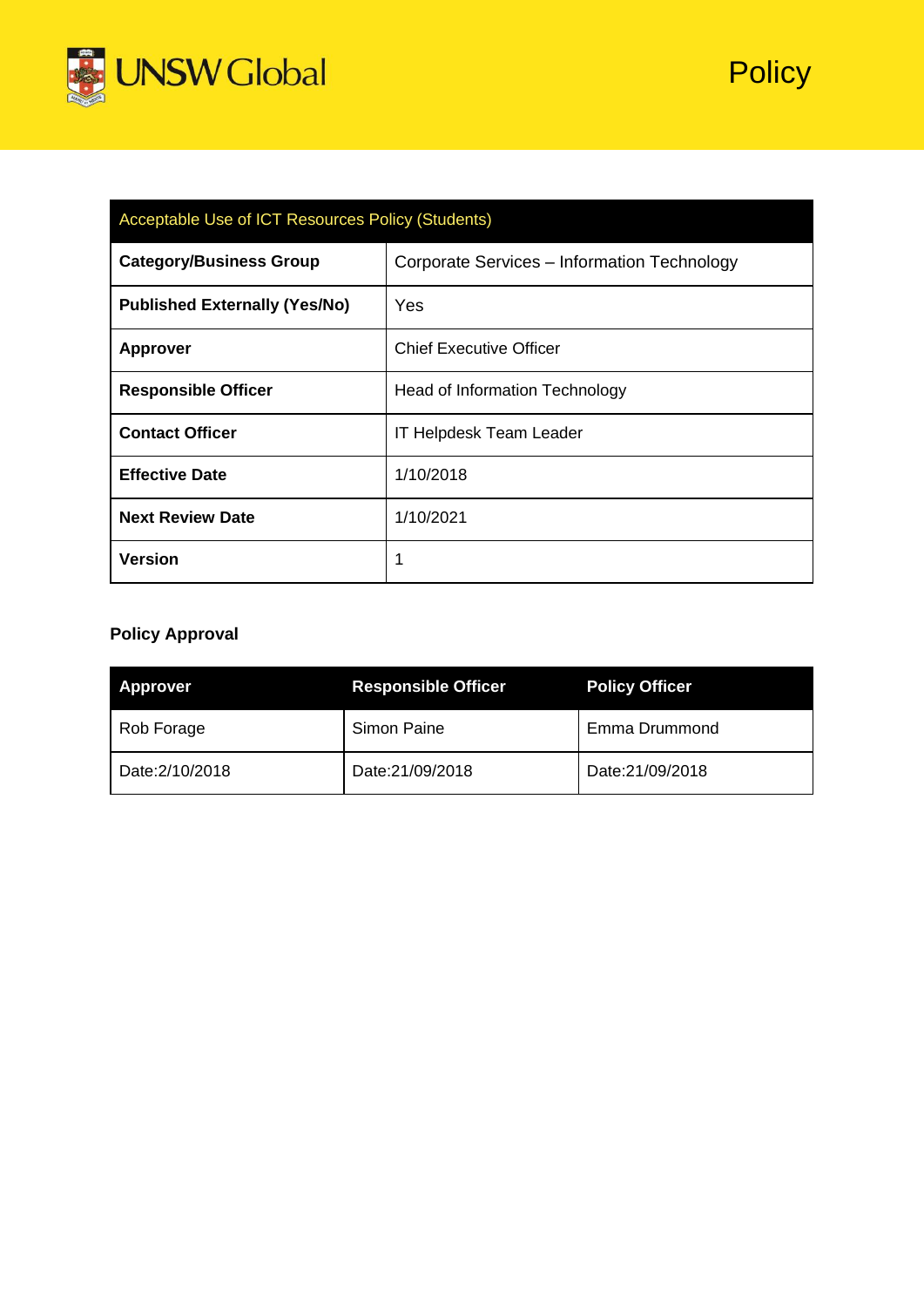

Policy

# **1. Background**

Information & Communication Technology (ICT) Resources are essential tools for UNSW Global in the provision of innovative education programs. In recognition of this, UNSW Global provides Students with access to a range of network and computing resources for legitimate learning purposes and communications.

# **2. Purpose**

This Policy informs UNSW Global Students of their rights and responsibilities in the use of computing and network resources owned or operated by UNSW Global and/or UNSW.

This Policy should be read in conjunction with the *[UNSW Student Code of Conduct](https://www.gs.unsw.edu.au/policy/documents/studentcodepolicy.pdf)*, *[Acceptable Use of UNSW Information and Communication Technology \(ICT\) Resources](https://www.gs.unsw.edu.au/policy/documents/ictpolicy.pdf)  [Policy](https://www.gs.unsw.edu.au/policy/documents/ictpolicy.pdf)* and *[UNSW Global Student Misconduct Policy](https://s3-ap-southeast-1.amazonaws.com/unswglobal-sg-wp1/wp-content/uploads/2018/08/01112830/Student-Misconduct-Policy.pdf)*.

# **3. Scope**

This Policy applies to UNSW Global students who access and use the ICT Resources provided by UNSW Global and/or UNSW. Use of these resources includes access from on campus and off campus, as well as access from privately owned computers and electronic devices.

This Policy applies to the use of ICT Resources at all times, regardless of whether such use occurs during business hours. This Policy also applies to the use of information that may be accessed via the ICT Resources.

# **4. Definitions**

**Excessive Downloading** means downloading, without authorisation, of large volume contents unrelated to UNSW Global Students' course of studies. This includes but is not limited to:

- (a) downloading entire volumes or archives of e-journals, e-books or multimedia resources;
- (b) using robots, spiders, or other automated programs to download entire websites or online repositories; and
- (c) downloading or streaming high definition and/or high quality video.

**Illegal Content** means content which breaches Australian law and includes but is not limited to:

- (a) child sexual abuse material or child exploitation material;
- (b) material advocating a terrorist-related act; and
- (c) material promoting racism or other forms of discrimination.

**Information & Communication Technology (ICT) Resources** include but are not limited to the following resources provided by UNSW and/or UNSW Global: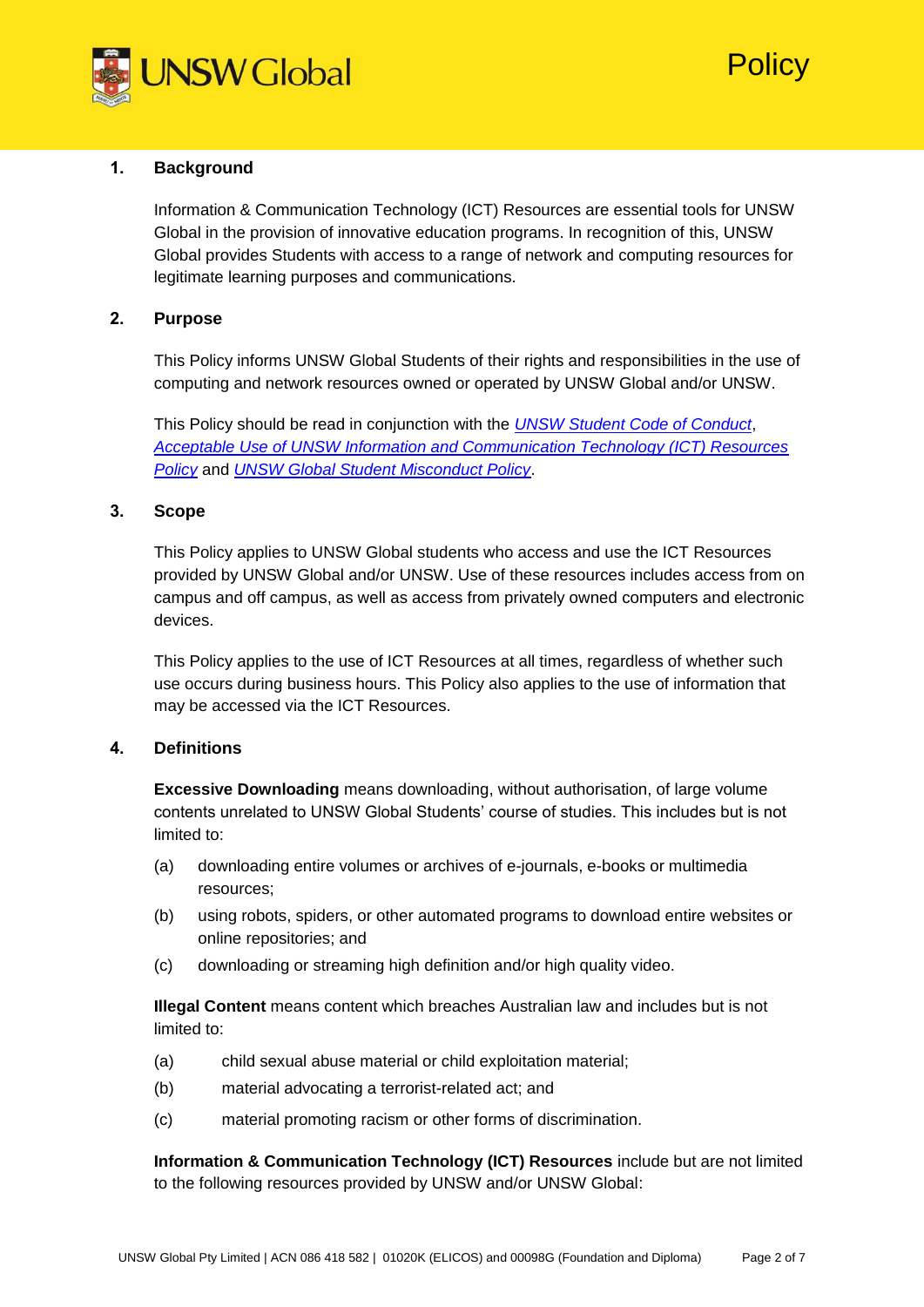

- online learning systems (e.g. Moodle);  $(a)$
- $(b)$ email accounts (when applicable);
- $(c)$ communication systems;
- $(d)$ network connections (e.g. WiFi);
- Internet and Student Intranet access;  $(e)$
- $(f)$ locations on the network for storage of files (when applicable);
- software applications;  $(q)$
- classroom computers; and  $(h)$
- $(i)$ printers, scanners and copiers.

**Non-Academic Misconduct** means all Student misconduct other than Academic Misconduct, as referred to in the *[UNSW Global Student Misconduct Policy](https://s3-ap-southeast-1.amazonaws.com/unswglobal-sg-wp1/wp-content/uploads/2018/08/01112830/Student-Misconduct-Policy.pdf)*.

'Olicy

**Program** means a course of education or training offered by UNSW Global.

# **Prohibited Offensive Content** includes:

- depictions of actual sexual activity between adults;  $(a)$
- $(b)$ videos showing very high-impact violence;
- $(c)$ footage detailing offensive sexual practices; and
- material which encourages violence, criminal behaviour, or dangerous behaviour,  $(d)$ such as creating weapons, taking or making drugs, or carrying out fraudulent/terrorist acts.

**Spam** means electronic junk mail – unsolicited messages sent by email, text message or instant message without the recipient's consent.

**UNSW** means the University of New South Wales Sydney.

**UNSW Global Students** *(*hereafter referred to as **"Students"**) means all UNSW Global Students, including:

- Students who are enrolled with UNSW Global to study a Program which is delivered  $(a)$ by UNSW Global; and
- $(b)$ Students previously enrolled, not currently enrolled and Students on program leave, where the event forming the basis of the alleged misconduct occurred while they were enrolled, or is directly related to their enrolment.

# **5. Policy Statement**

# **5.1. Agreement to be Bound by this Policy**

By accessing and using the ICT Resources, Students agree to be bound by the terms outlined in this Policy.

# **5.2. Conditions of Use**

(a) Students using ICT Resources are subject to the full range of applicable laws, including but not limited to: copyright; intellectual property; confidentiality;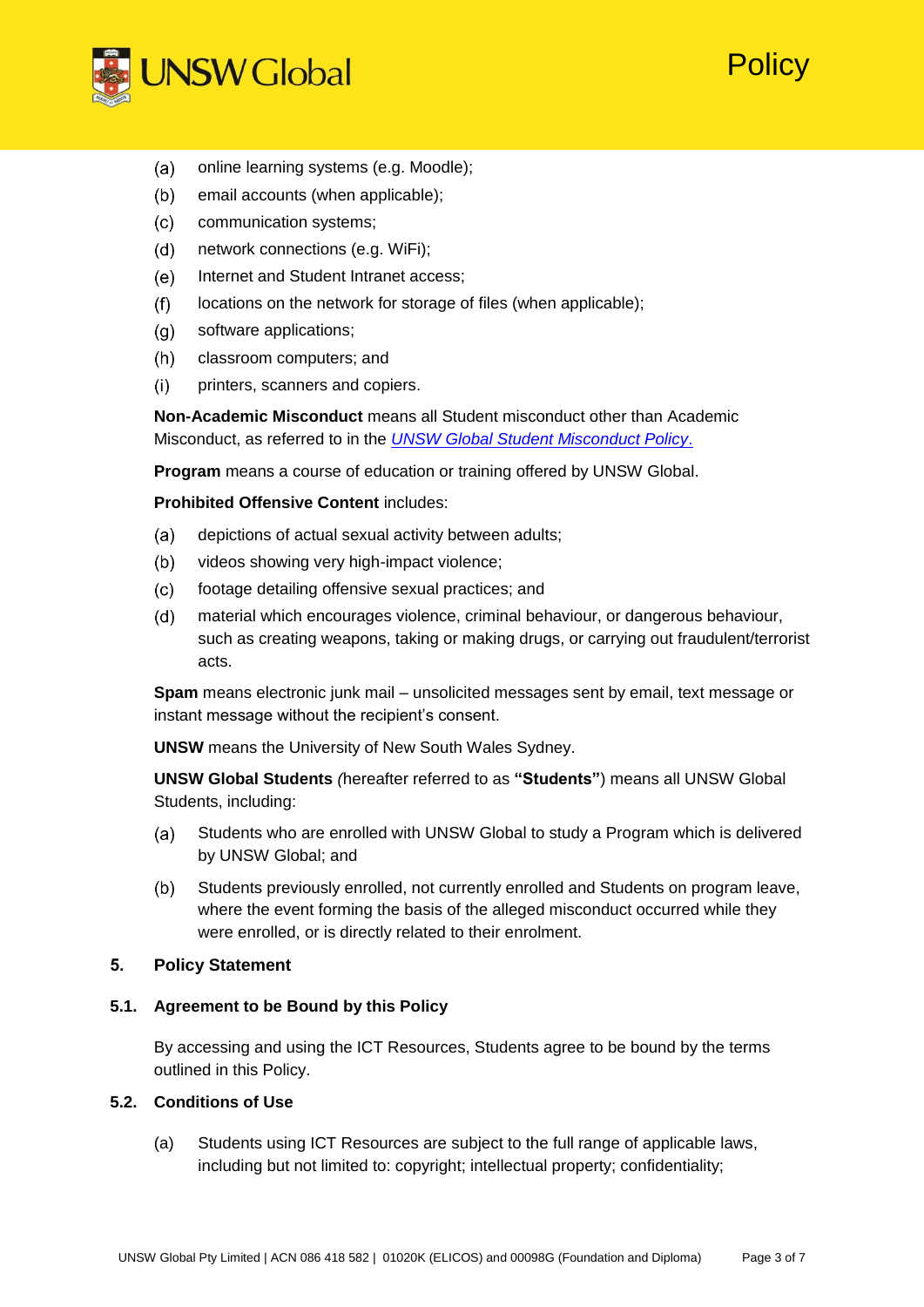



defamation; privacy; harassment; vilification and anti-discrimination legislation and civil and criminal laws.

- (b) Students agree to protect UNSW Global ICT systems, information and accounts by:
	- (i) respecting copyright and intellectual property rights of others;
	- (ii) using access only as authorised;
	- (iii) keeping account details confidential;
	- (iv) using only authorised and licensed software programs; and
	- (v) promptly reporting any breach in system or network security to their teacher or to Student Services.

### **5.3. Principles**

Consistent with the *[UNSW Student Code of Conduct](https://www.gs.unsw.edu.au/policy/documents/studentcodepolicy.pdf)* and *[UNSW Global Student](https://s3-ap-southeast-1.amazonaws.com/unswglobal-sg-wp1/wp-content/uploads/2018/08/01112830/Student-Misconduct-Policy.pdf) [Misconduct Policy](https://s3-ap-southeast-1.amazonaws.com/unswglobal-sg-wp1/wp-content/uploads/2018/08/01112830/Student-Misconduct-Policy.pdf)*:

- (a) Students must use ICT Resources with due care and seek advice from their teacher or Student Services if they are in doubt whether a particular use is acceptable or whether they are eligible to use a particular ICT Resource;
- (b) Students must not use ICT Resources in an unauthorised way; and
- (c) Students are permitted limited and reasonable personal use of ICT Resources.

#### **5.4. Unacceptable and Unauthorised Uses of ICT Resources**

Students must use ICT Resources in a legal, ethical and responsible manner. Students are not permitted to:

- (a) remain logged in on a UNSW Global computer after use;
- (b) undertake Excessive Downloading;
- (c) use another's login or password (with or without the owner's consent) or allowing others to use their login or password;
- (d) install any game(s) or other program(s) onto any UNSW Global computer(s), or copy any game(s) or other program(s) to UNSW Global computers;
- (e) eat, drink, smoke, play loud music or loud computer games in the computer labs;
- (f) make/use illegal copies of a licensed computer program;
- (g) download, copy, store or transmit copyrighted material such as music, graphics, video or movie files without the express permission of the copyright holder or as permitted by law;
- (h) gain unauthorised access to systems by any means, including port scans, 'hacking' and use of 'password sniffer' software;
- (i) use ICT Resources to attack or compromise any other system, whether on or offcampus, including circumventing system security or protection measures;
- (j) knowingly propagate or install computer viruses or malicious code;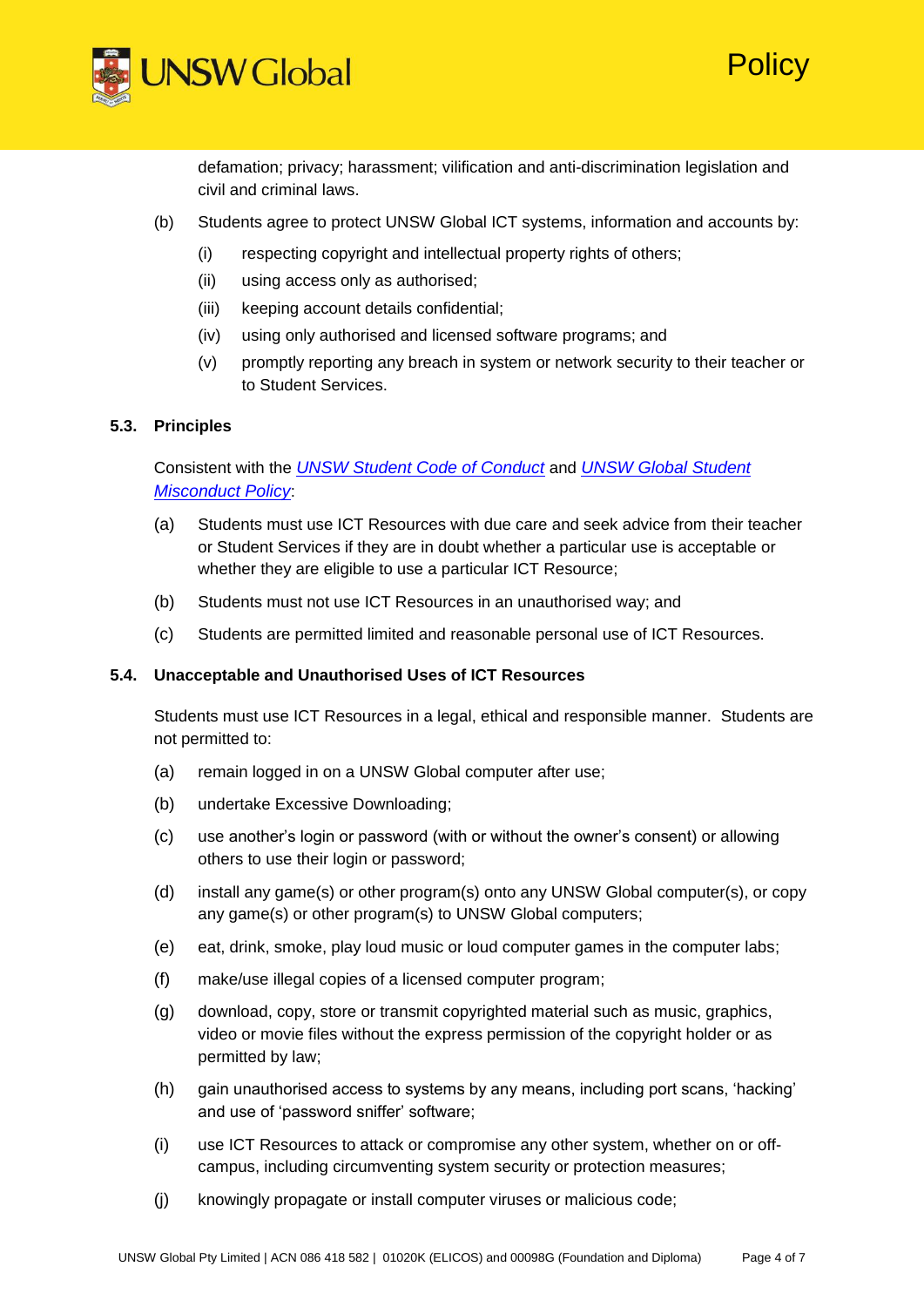

(k) access or intercept others' electronic communications and/or files without permission;

Policy

- (l) create or send email under another's name;
- (m) create, send or forward electronic chain letters, Spam, obscene, abusive, fraudulent, threatening or repetitive messages;
- (n) distribute proprietary data or other confidential information such as exam materials, assessment and assignment questions which are the property of UNSW Global, in violation of UNSW Global policies, procedures or any other written agreements;
- (o) cause intentional or irresponsible damage to ICT Resources, or steal equipment;
- (p) access Illegal Content and Prohibited Offensive Content;
- (q) access gambling sites;
- (r) use ICT Resources for unauthorised commercial activities or for unauthorised personal gain; and
- (s) use ICT Resources in a manner causing loss of service, or risking loss of reputation to UNSW Global.

### **5.5. Personal Use of ICT Resources**

- (a) Access to ICT Resources for personal use is permitted within reasonable limits, provided it does not have an adverse impact on:
	- (i) classes and other teachers;
	- (ii) other Students' study;
	- (iii) the availability and/or operation of the resource;
	- (iv) the cost of operating and maintaining the resource;
	- (v) the legal obligations, reputation and standing of UNSW Global or of UNSW.
- (b) UNSW Global does not accept any responsibility or liability for any damage to, or loss of, personal or work data, hardware or software, arising directly or indirectly from Students' use of ICT Resources for non-study related purposes, or for any consequential loss or damage.

#### **5.6. Third Party Applications**

Some third party applications licensed to UNSW and to UNSW Global have their own terms and conditions, which may apply over and above this Policy. Students are expected to comply with these terms and conditions when using such third party applications.

#### **5.7. Privacy, Monitoring & Access**

UNSW Global employs various measures to protect the security and privacy of its (a) ICT Resources, however Students should note that the security of data and networks can be breached.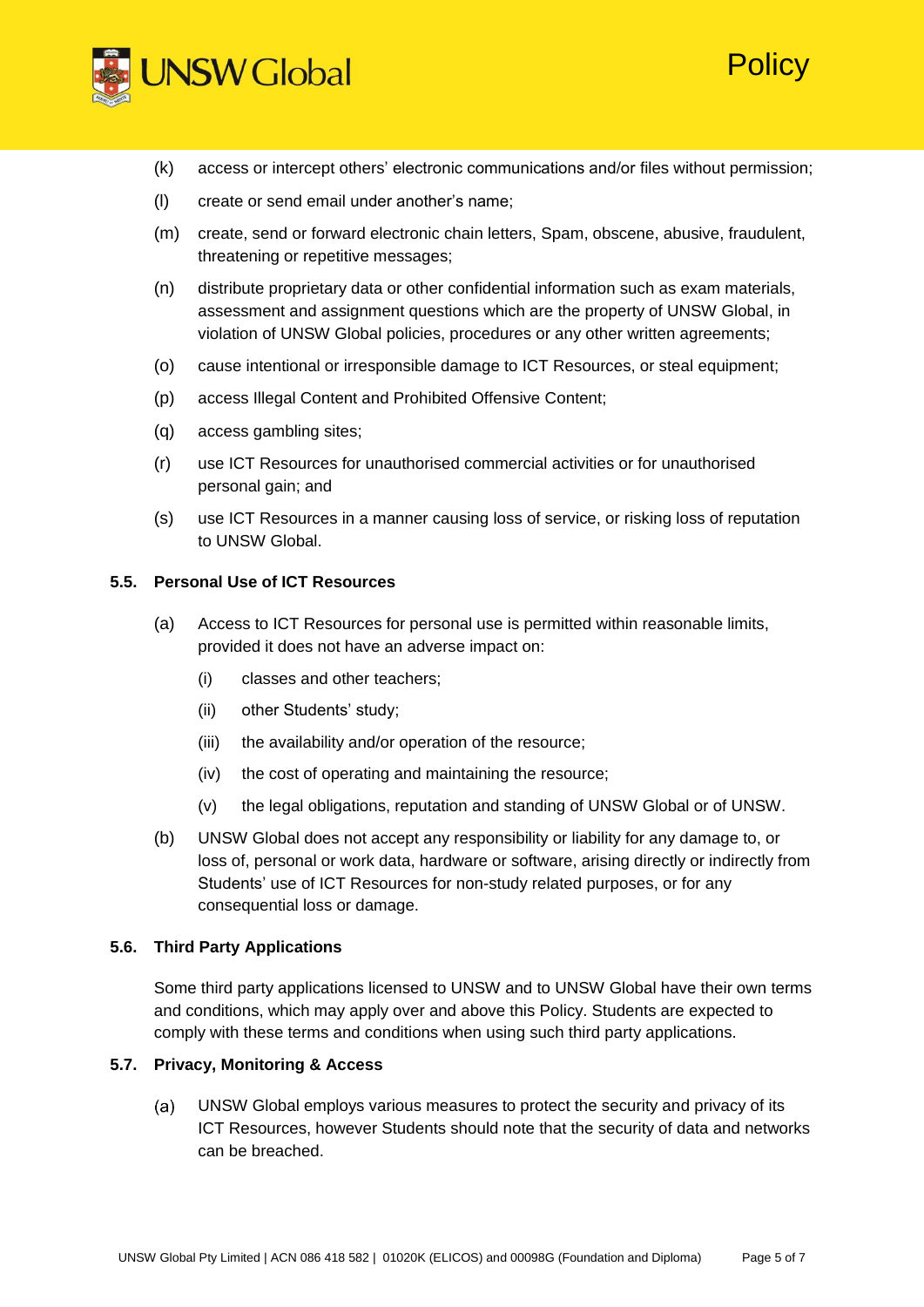

- Students should also be aware that normal operation and maintenance of ICT  $(b)$ Resources includes backup, logging of activity and monitoring of general usage patterns.
- $(c)$ The technology supporting ICT Resources involves recording, backup and monitoring of all usage (including emails, Internet, hard drives and networks) for technology and data security purposes (such as system backup, network performance monitoring, software license monitoring and computer asset tracking). UNSW Global undertakes this support on a continuing and ongoing basis.

**Policy** 

- $(d)$ UNSW Global reserves the right to inspect material on its ICT Resources when investigating an alleged breach or when required to comply with a formal request for legal disclosure (e.g. subpoena).
- $(e)$ There are a number of circumstances in which UNSW Global requires access to (as opposed to monitoring of) Student's electronic information, including email. These circumstances may include:
	- (i) for network administration purposes;
	- (ii) to comply with court orders, for use in legal proceedings and/or to cooperate with investigations by law enforcement agencies; and
	- (iii) to ensure that use of the ICT Resources complies with the law and this Policy.

Any disclosure of the results of such access will be in accordance with applicable legislation.

# **5.8. Breach of Policy**

- (a) Breach of this Policy may constitute Non-Academic Misconduct and may result in disciplinary action taken in accordance with the *[UNSW Global Student Misconduct](https://s3-ap-southeast-1.amazonaws.com/unswglobal-sg-wp1/wp-content/uploads/2018/08/01112830/Student-Misconduct-Policy.pdf)  [Policy](https://s3-ap-southeast-1.amazonaws.com/unswglobal-sg-wp1/wp-content/uploads/2018/08/01112830/Student-Misconduct-Policy.pdf)*.
- Depending on the nature and severity of the breach, penalties or outcomes may range from loss or restriction of access to ICT Resources, to formal disciplinary action such as expulsion from the Program.
- Any misuse of ICT Resources by Students may also attract financial penalties in addition to other disciplinary action. Cases of serious, deliberate, and/or criminal breach will be referred to external authorities and may result in civil or criminal proceedings.
- (d) If any Student becomes aware of or suspects a breach of this Policy, they should contact their teacher or Student Services. Any such contact will be treated as confidential, and any information disclosed will be properly investigated.

# **6. Legal and Policy Framework**

**6.1.** Responsibilities

# (a) *Approver*

The Chief Executive Officer is responsible for the approval of this policy.